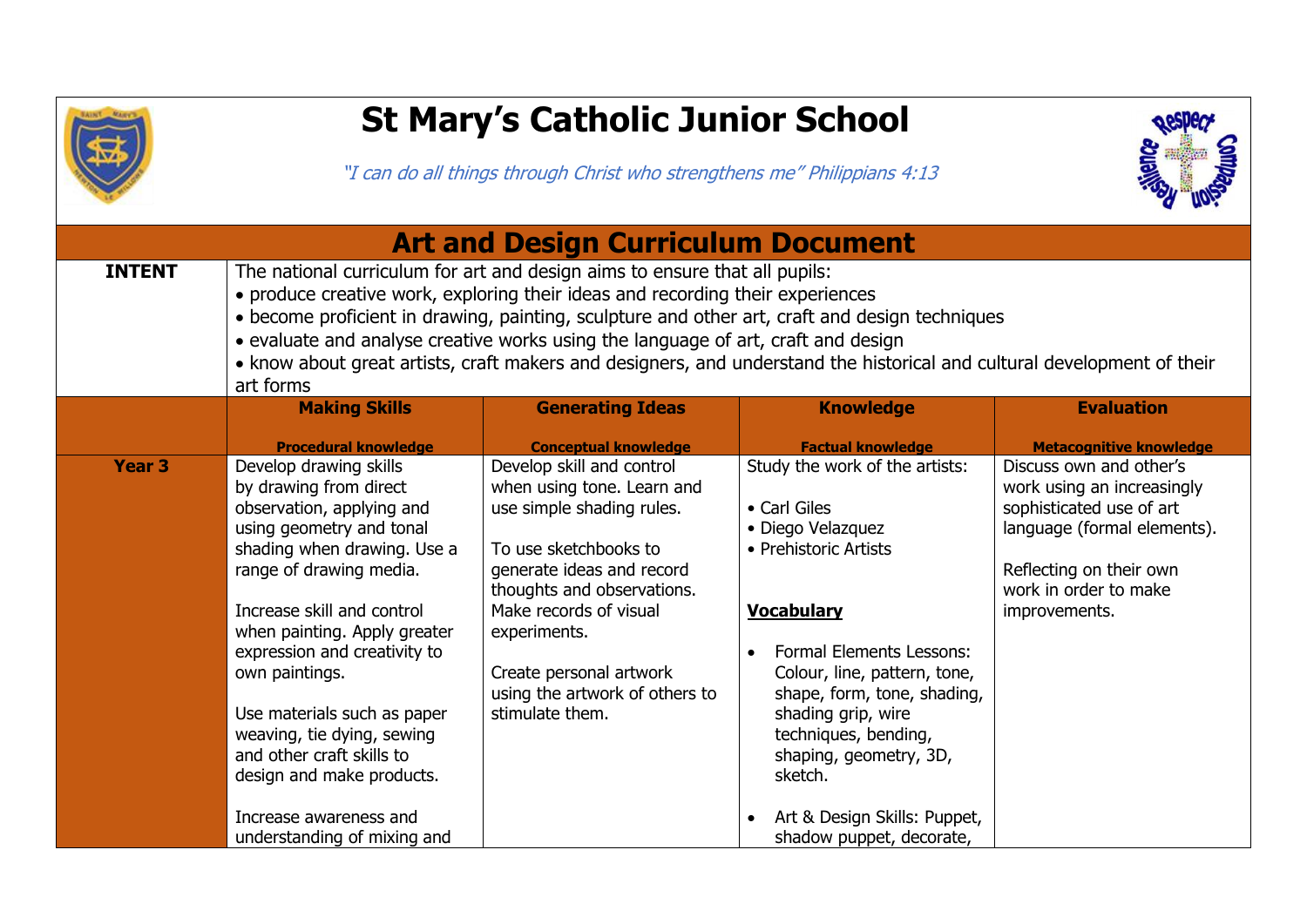|        | applying colour, including<br>use of natural pigments. Use<br>aspects of colour such as<br>tints and shades, for different<br>purposes.<br>Further develop their ability<br>to describe 3D form in a<br>range of materials, including<br>drawing.<br>Express and describe organic<br>and geometric forms through<br>different types of line.<br>Construct a variety<br>of patterns through<br>craft methods. Further<br>develop knowledge and<br>understanding of pattern.<br>Identify, draw and label<br>shapes within images and<br>objects. Create and form<br>shapes from 3D materials.<br>Analyse and describe texture<br>within artists' work. |                                                                                                                                                                                                                                           | detail, observation, tint,<br>shade, light and dark.<br>Prehistoric Art: Negative,<br>positive, tints, shades,<br>natural form names,<br>charcoal, scaling, texture,<br>fixative.<br>Craft: Running stitch,<br>$\bullet$<br>fabric, weave, over-and-<br>under, woven, reverse,<br>warp, weft, tie-dying, wax<br>resist, mood board. |                                                                                                                                                                      |
|--------|------------------------------------------------------------------------------------------------------------------------------------------------------------------------------------------------------------------------------------------------------------------------------------------------------------------------------------------------------------------------------------------------------------------------------------------------------------------------------------------------------------------------------------------------------------------------------------------------------------------------------------------------------|-------------------------------------------------------------------------------------------------------------------------------------------------------------------------------------------------------------------------------------------|-------------------------------------------------------------------------------------------------------------------------------------------------------------------------------------------------------------------------------------------------------------------------------------------------------------------------------------|----------------------------------------------------------------------------------------------------------------------------------------------------------------------|
| Year 4 | Draw still life from<br>observation and for mark<br>making. Further develop<br>understanding of geometry<br>and mathematical proportion<br>when drawing.<br>Develop skill and control<br>when painting. Paint with                                                                                                                                                                                                                                                                                                                                                                                                                                   | Use a variety of tones to<br>create different effects.<br>Understand tone in more<br>depth to create 3D effects.<br>Analyse and describe use of<br>tone in artists' work.<br>Use sketchbooks for planning<br>and refining work, to record | Study the work of the artists:<br>• Luz Perez Ojeda<br>• Paul Cezanne<br>• Giorgio Morandi<br>• David Hockney<br>• Paula Rego Every Picture<br>• Edward Hopper<br>• Pieter Brueghel                                                                                                                                                 | Build a more complex<br>vocabulary when discussing<br>your own and others' art.<br>Use their own and other's<br>opinion of work to identify<br>areas of improvement. |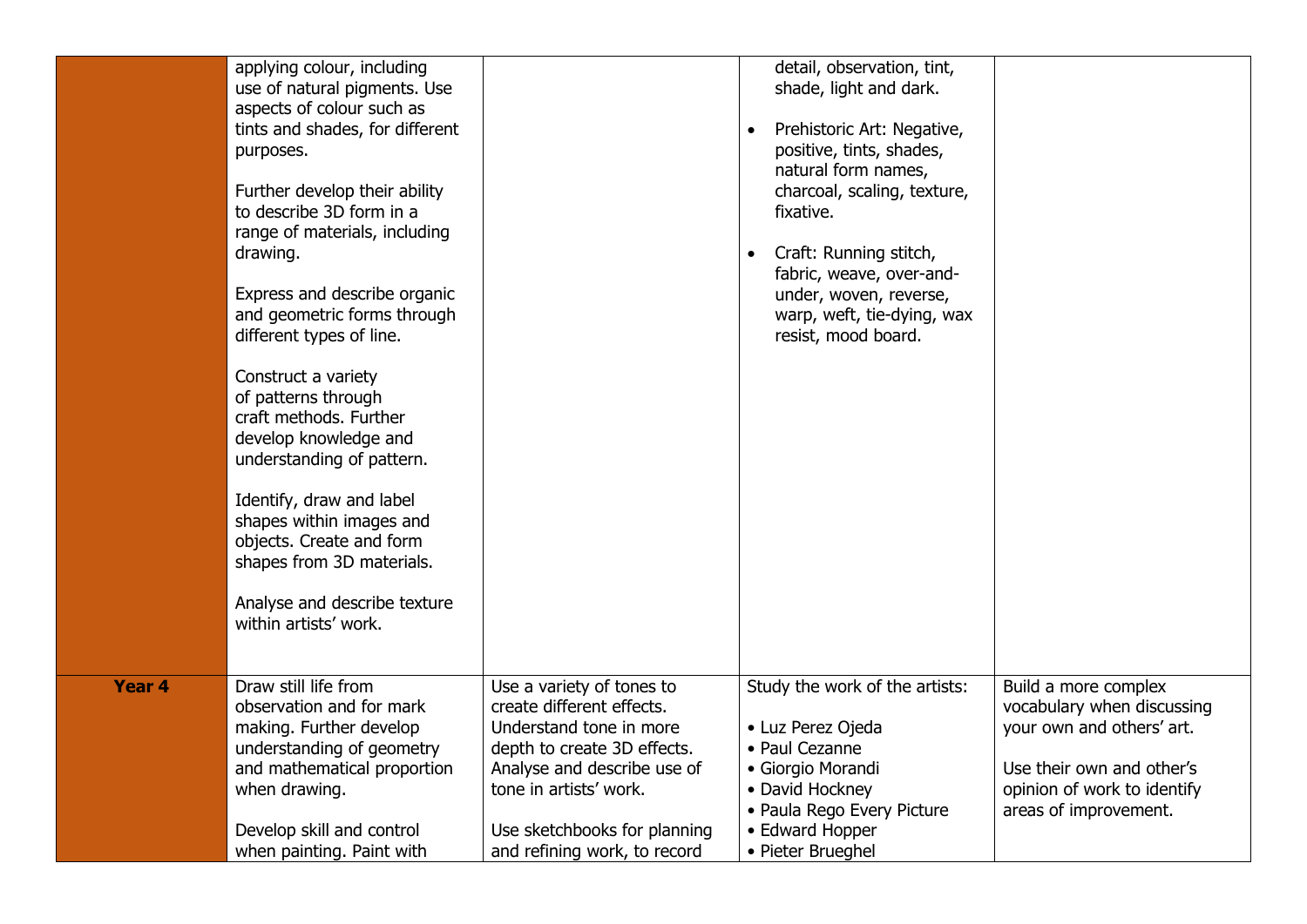| expression. Analyse painting<br>by artists.         | observations and ideas<br>and developing skill and | • Fiona Rae<br>• Giuseppe Archimboldo |  |
|-----------------------------------------------------|----------------------------------------------------|---------------------------------------|--|
|                                                     | technique.                                         | • Sokari Douglas Camp                 |  |
| Make art from recycled                              |                                                    | • El Anatsui Sculpture                |  |
| materials, create sculptures,                       | Use literary sources to inspire                    | • Barbara Hepworth                    |  |
| print and create using a range                      | art. Express thoughts and                          |                                       |  |
| of materials. Learn how to                          | feelings through the tactile                       |                                       |  |
| display and present work.                           | creation of art. Manipulate                        |                                       |  |
|                                                     | materials to achieve desired                       | <b>Vocabulary</b>                     |  |
| Analyse and describe colour                         | effects. Represent ideas from                      |                                       |  |
| and painting techniques in                          | multiple perspectives.                             | • Formal Elements Lessons:            |  |
| artists work. Manipulate                            |                                                    | Colour, line, tone, form, shape,      |  |
| colour for print.                                   |                                                    | pattern, texture, symmetrical,        |  |
|                                                     |                                                    | mark making.                          |  |
| Develop their ability to                            |                                                    |                                       |  |
| describe and model form                             |                                                    | • Sculpture Lessons: Stomp,           |  |
| in 3D using a range of                              |                                                    | rhomboid, maracas, pitch,             |  |
| materials. Analyse and                              |                                                    | collage, recycled, geometric,         |  |
| describe how artists use and                        |                                                    | contrasting, memorial.                |  |
| apply form in their work.                           |                                                    |                                       |  |
|                                                     |                                                    | • Art and Design Skills Lessons:      |  |
| Learn and apply symmetry                            |                                                    | Curator, montage, carving,            |  |
| to draw accurate shapes.                            |                                                    | modelling, casting,                   |  |
| Analyse and describe how                            |                                                    | constructing, pierced form,           |  |
| artists use line in their work.                     |                                                    | upright form, chinoiseries, op-       |  |
|                                                     |                                                    | art.                                  |  |
| Create original designs for                         |                                                    |                                       |  |
| patterns using geometric                            |                                                    |                                       |  |
| repeating shapes. Analyse<br>and describe how other |                                                    |                                       |  |
| artists use pattern.                                |                                                    |                                       |  |
|                                                     |                                                    |                                       |  |
| Create geometric                                    |                                                    |                                       |  |
| compositions using                                  |                                                    |                                       |  |
| mathematical shapes.                                |                                                    |                                       |  |
| Analyse and describe the use                        |                                                    |                                       |  |
| of shape in artist's work.                          |                                                    |                                       |  |
|                                                     |                                                    |                                       |  |
| Use a range of materials to                         |                                                    |                                       |  |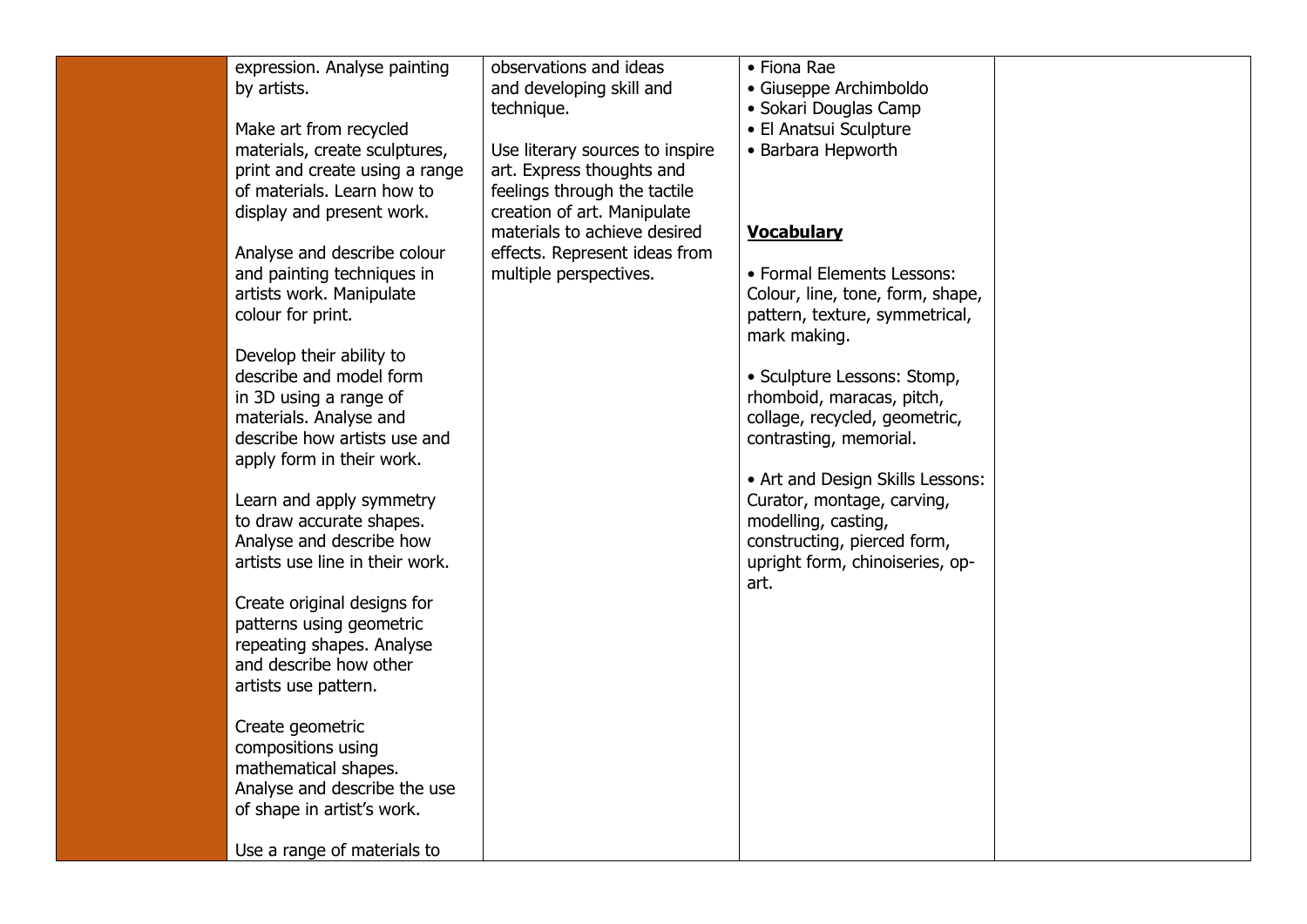|               | express complex textures.                                                                                                                                                                                                                                                                                                                                                                                                                                                                                                                                                                                                                                                                                                                                                                                                    |                                                                                                                                                                                                                                                                                                                                                                                                                                                                                  |                                                                                                                                                                                                                                                                                                                                                                                                                                                                                                                                                                                                                                                                                                                                |                                                                                                                                                                                 |
|---------------|------------------------------------------------------------------------------------------------------------------------------------------------------------------------------------------------------------------------------------------------------------------------------------------------------------------------------------------------------------------------------------------------------------------------------------------------------------------------------------------------------------------------------------------------------------------------------------------------------------------------------------------------------------------------------------------------------------------------------------------------------------------------------------------------------------------------------|----------------------------------------------------------------------------------------------------------------------------------------------------------------------------------------------------------------------------------------------------------------------------------------------------------------------------------------------------------------------------------------------------------------------------------------------------------------------------------|--------------------------------------------------------------------------------------------------------------------------------------------------------------------------------------------------------------------------------------------------------------------------------------------------------------------------------------------------------------------------------------------------------------------------------------------------------------------------------------------------------------------------------------------------------------------------------------------------------------------------------------------------------------------------------------------------------------------------------|---------------------------------------------------------------------------------------------------------------------------------------------------------------------------------|
| <b>Year 5</b> | Further develop drawing<br>from observation. Draw using<br>perspective, mathematical<br>processes, design, detail and<br>line.<br>Control brush strokes and<br>apply tints and shades when<br>painting. Paint with greater<br>skill and expression.<br>Create mixed media art<br>using found and reclaimed<br>materials. Select materials<br>for a purpose.<br>Select and mix more complex<br>colours to depict thoughts<br>and feelings.<br>Further extend their ability<br>to describe and model<br>form in 3D using a range of<br>materials.<br>Extend and develop a greater<br>understanding of applying<br>expression when using line.<br>Construct patterns through<br>various methods to develop<br>their understanding.<br>Composing original designs<br>by adapting and synthesising<br>the work of others. Analyse | Develop an increasing<br>sophistication when using<br>tone to describe objects<br>when drawing. Analyse<br>artists' use of tone.<br>Develop ideas through<br>sketches, enhance<br>knowledge, skill and<br>technique using experimental<br>media in sketchbooks.<br>Express thoughts and<br>feelings about familiar<br>products. Design new<br>architectural forms, design<br>and invent new products, link<br>artwork to literary sources.<br>Create and invent for<br>Purposes. | Study the work of the artists:<br>• Hundertwasser<br>• Banksy<br>• Andy Warhol<br>• John Singer Sargent<br>· Magdalene Odundo<br><b>Vocabulary</b><br><b>Formal Elements Lessons:</b><br>colour, line, tone, form,<br>shape, pattern, texture,<br>observation, monument,<br>legacy.<br>Every Picture Tells a Story<br>Lessons: Democracy, law,<br>rule, liberty, respect,<br>tolerance, belief, emoji,<br>symmetry, ceramics,<br>ceramicist.<br>Design For A Purpose<br>Lessons: Visual language,<br>communication, design,<br>design brief, collaborate,<br>advertising, Unique Selling<br>Point, packaging, product,<br>media, purpose, criteria.<br>Art & Design Skills Lessons:<br>Annotate, visualise, scale,<br>collage. | Develop a greater<br>understanding of vocabulary<br>when discussing their own<br>and others' work.<br>Regularly analysing and<br>reflecting on their intentions<br>and choices. |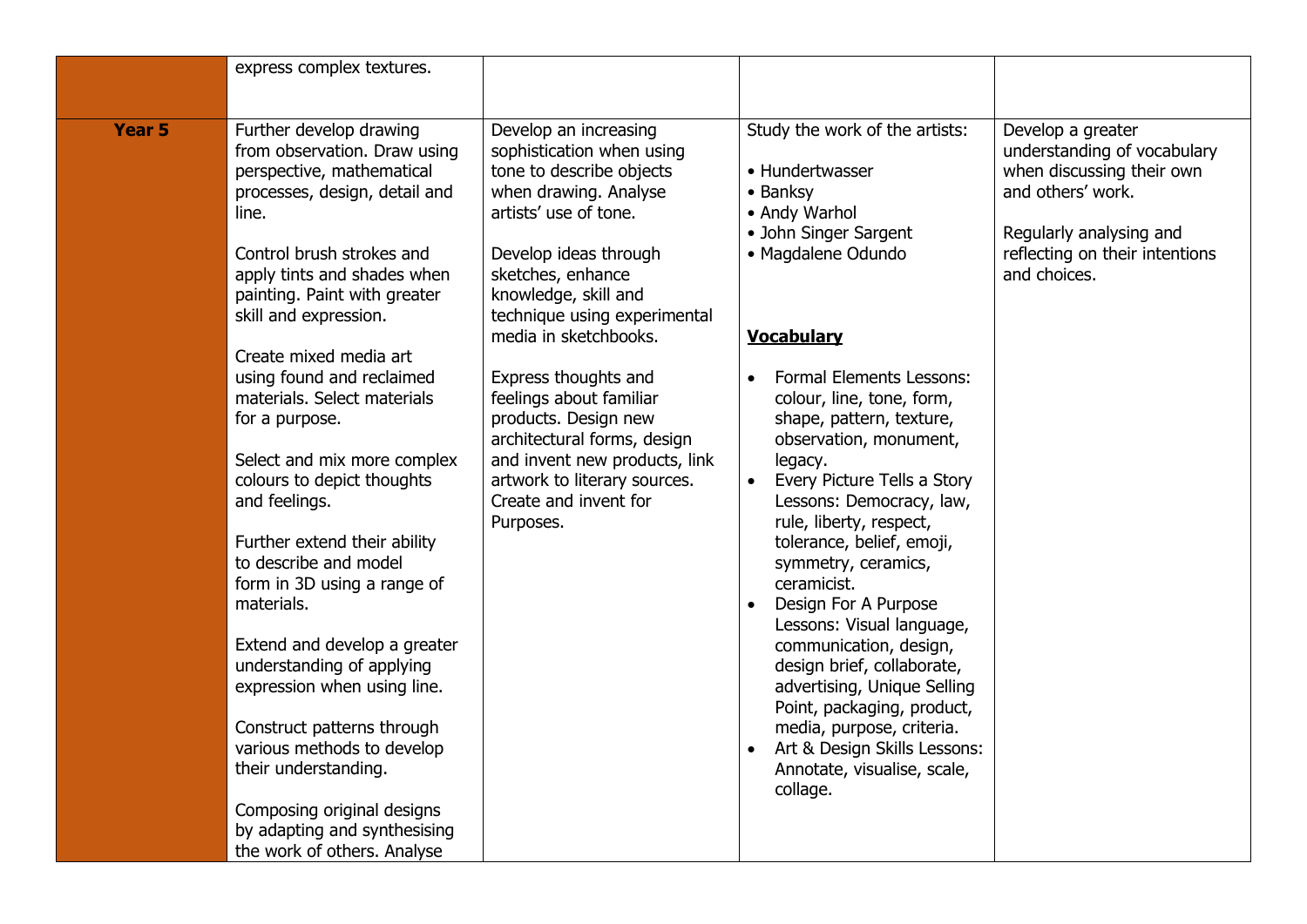|        | and evaluate artists' use of<br>shape.<br>Develop understanding of<br>texture through practical<br>making activities.                                                                                                                                                                                                                                                                                                                                                                                                                                                                                                                                                                                                                                     |                                                                                                                                                                                                                                                                                                                                                                                                                                                                                                                                                                                                                                                             |                                                                                                                                                                                                                                                                                                                                                                                                                                                                                                               |                                                                                                                                                                                                                   |
|--------|-----------------------------------------------------------------------------------------------------------------------------------------------------------------------------------------------------------------------------------------------------------------------------------------------------------------------------------------------------------------------------------------------------------------------------------------------------------------------------------------------------------------------------------------------------------------------------------------------------------------------------------------------------------------------------------------------------------------------------------------------------------|-------------------------------------------------------------------------------------------------------------------------------------------------------------------------------------------------------------------------------------------------------------------------------------------------------------------------------------------------------------------------------------------------------------------------------------------------------------------------------------------------------------------------------------------------------------------------------------------------------------------------------------------------------------|---------------------------------------------------------------------------------------------------------------------------------------------------------------------------------------------------------------------------------------------------------------------------------------------------------------------------------------------------------------------------------------------------------------------------------------------------------------------------------------------------------------|-------------------------------------------------------------------------------------------------------------------------------------------------------------------------------------------------------------------|
| Year 6 | Learn and apply new drawing<br>techniques such as negative<br>drawing, chiaroscuro,<br>expression, sketching and<br>still life.<br>Paint with greater skill<br>and control, applying tonal<br>techniques and more<br>complex colour theory to own<br>work.<br>Create photomontages, make<br>repeat patterns using printing<br>techniques, create digital art<br>and 3D sculptural forms.<br>Mix and apply colours to<br>represent still life objects<br>from observation. Express<br>feelings and emotions<br>through colour. Study colours<br>used by Impressionist<br>painters.<br>Express and articulate a<br>personal message through<br>sculpture. Analyse and study<br>artists' use of form.<br>Deepen knowledge and<br>understanding of using line | Increase awareness of using<br>tone to describe light and<br>shade, contrast, highlight<br>and shadow. Manipulate tone<br>for halo and chiaroscuro<br>techniques.<br>Make personal investigations<br>and record observations<br>in sketchbooks. Record<br>experiments with media and<br>try out new techniques and<br>processes in sketchbooks.<br>Develop personal,<br>imaginative responses to a<br>theme. Produce personal<br>interpretations of cherished<br>objects, show thoughts and<br>feelings through pattern,<br>create imaginative 3D forms<br>to create meaning. Express<br>ideas about art through<br>messages, graphics, text and<br>images. | Study the work of the artists:<br>• Claude Monet<br>• William Morris<br>• Edward Hopper<br>• Kathe Kollwitz<br>• Pablo Picasso<br>• Mark Wallinger<br>· Paul Cezanne, Jaromir Funke,<br>Ben Nicholson<br><b>Vocabulary</b><br><b>Still Life Lessons:</b><br>Colour, line, tone, form,<br>shape, pattern, texture.<br>Make My Voice Heard<br>Lessons: Graffiti,<br>contrasting, commissioned,<br>Guernica, sculpture.<br>Art & Design Skills Lessons:<br>Impressionism, zentangle,<br>prototype, appreciation. | Use the language of art with<br>greater sophistication when<br>discussing own and others<br>art.<br>Give reasoned evaluations<br>of their own and others work<br>which takes account of<br>context and intention. |